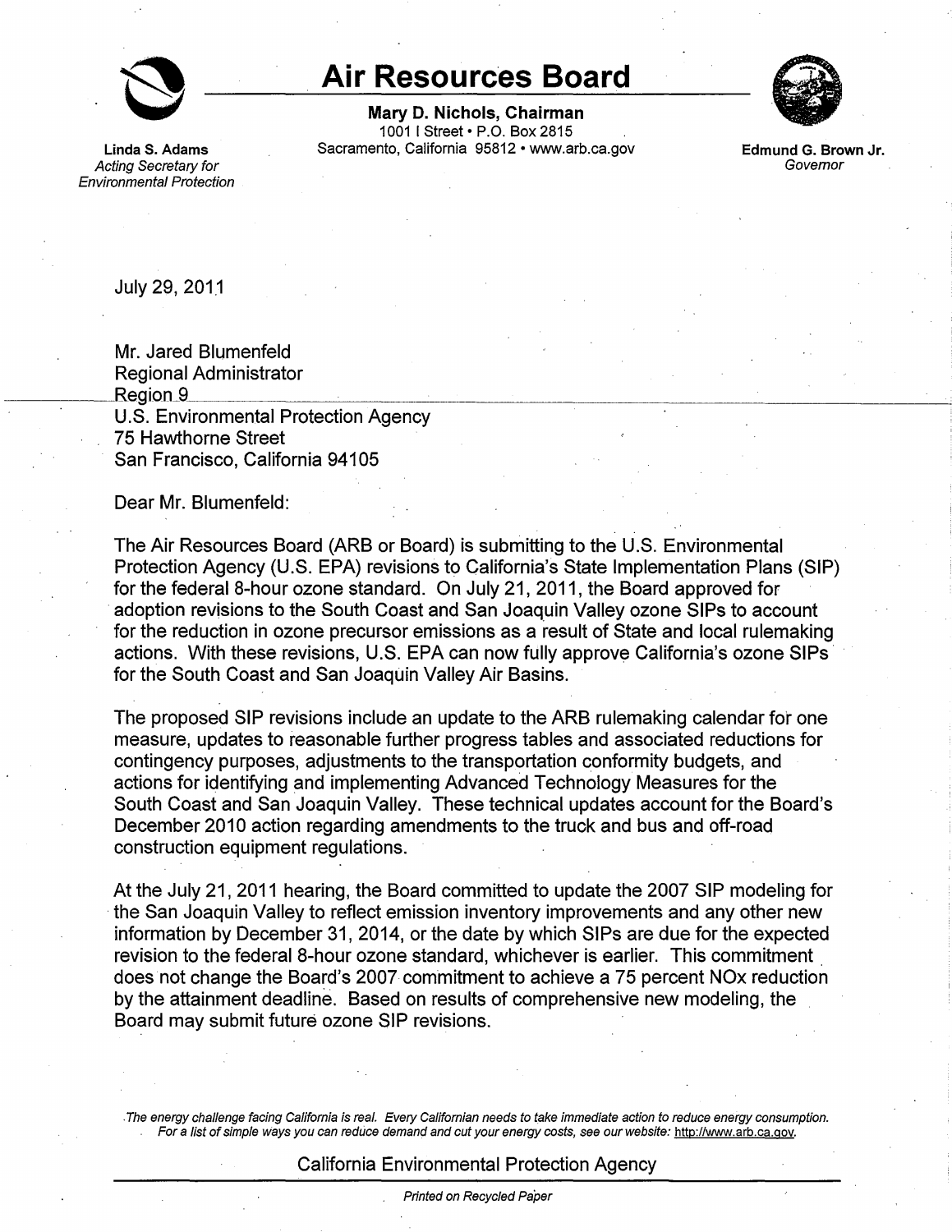Mr. Jared Blumenfeld July 29, 2011 Page 2

The submittal includes one hard copy and· one identical electronic copy of the following materials (enclosed).

1. The Proposed 8-hour Ozone SIP Revisions and Technical Revisions to the PM2.5 SIP Transportation Conformity Budgets for the South Coast and San Joaquin Valley Air Basins are included below. The specific SIP submittal that the Board approved for adoption is as follows:

• Appendix A: State Implementation Plan Revision

- o A-1: Proposed Revisions to the 8-hour Ozone SIP Reasonable Further Progress Calculations
- o A-2: Proposed Revisions to the 8-hour Ozone and PM2.5 SIP Transportation Conformity Budgets
- o .A-3: Proposed Revisions to the 8-hour Ozone SIP Rulemaking Calendar for Agricultural Equipment
- · o \_A-4: Actions for Identifying and Implementing Advanced Technology **Measures**
- 2. ARB Resolution 11-22 approving the Proposed SIP Revisions.
- 3. Executive Order S-11-016 finalizing the adoption of the Proposed SIP Revisions.
- 4. Public hearing notice evidence of the July 21, 2011 ARB Board Hearing to . consider approval of the Proposed SIP Revisions ..
- 5. Public comment.

If you have any questions, please call Ms. Lynn Terry, Deputy Executive Officer, at (916) 322-2739 or have your staff contact Ms. Karen Magliano, Chief, Air Quality Data Branch, at (916) 322-7137.

Sincerely,

sincerely,<br>A<sub>by</sub> *ducy* 

James N. Goldstérlé **Executive Officer** 

Enclosures (5)

cc: See next page.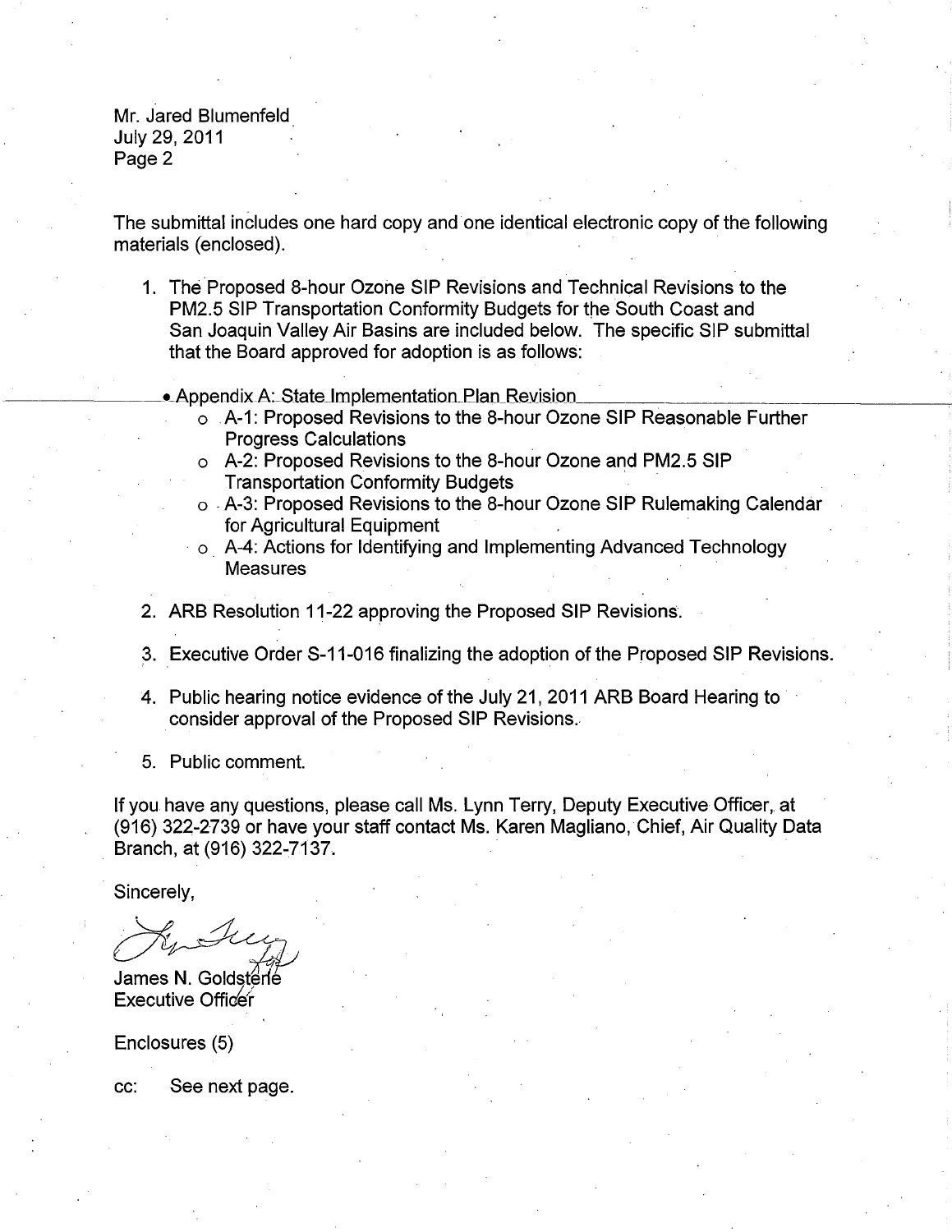Mr. Jared Blumenfeld July 29, 2011 Page 3

## cc: (with enclosures 1-3 only)

Deborah Jordan, Director Region 9, Air Division U.S. Environmental Protection Agency 75 Hawthorne Street San Francisco, California 94105

Barry Wallerstein Executive Officer South Coast Air Quality Management District 21865 Copley Drive Diamond Bar, California 91765

Seyed Sadredin Executive Director/Air Pollution Control **Officer** San Joaquin Valley Air Pollution Control District · 1990 E. Gettysburg Avenue Fresno, California 93726

Hasan lkhrata Executive Director Southern California Association of **Governments** 818 West 7th Street, 12th Floor Los Angeles, California 90017

Tony Boren **Executive Director** Council of Fresno County **Governments** 2035 Tulare Street, Suite 201 Fresno, California 93721

Continued next page.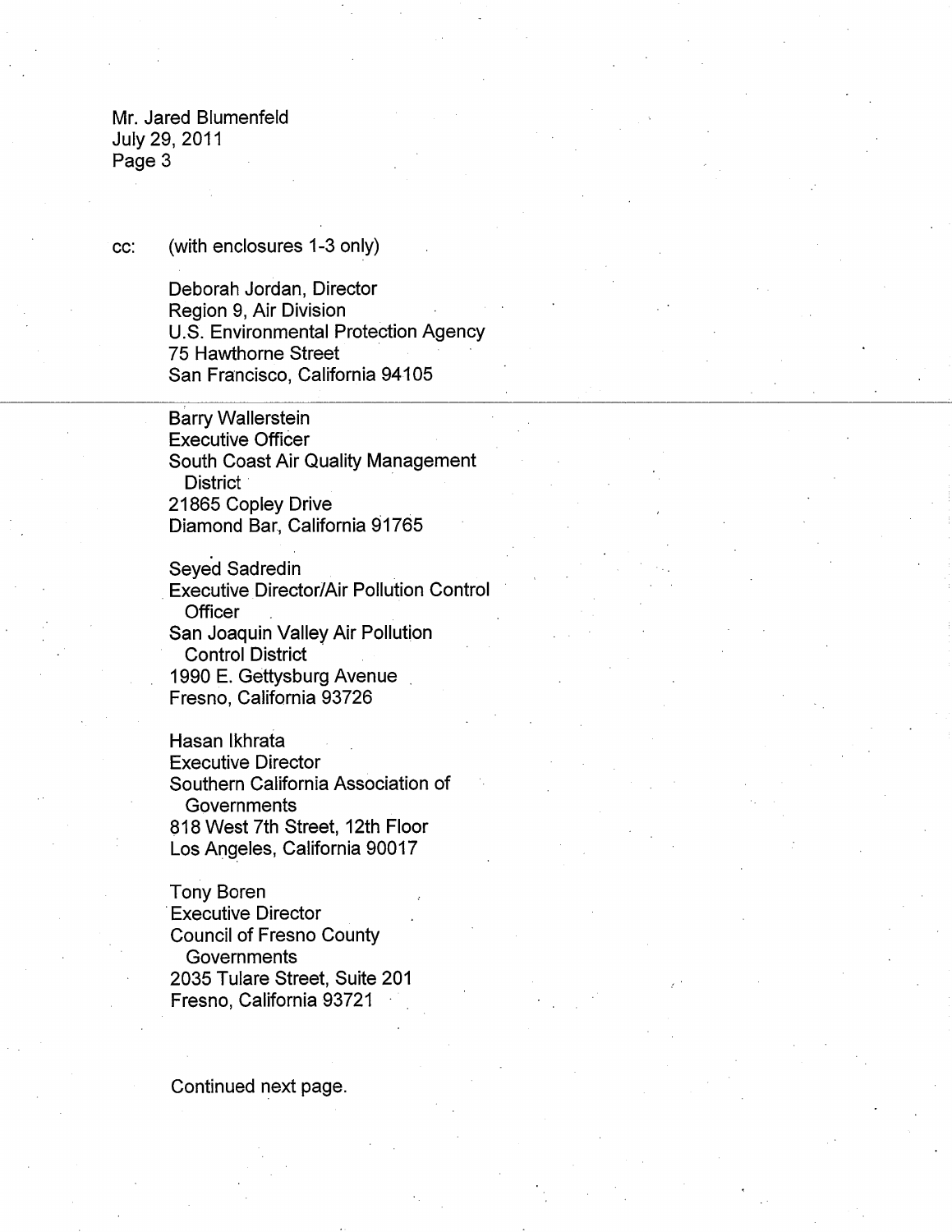Mr. Jared Blumenfeld July 29, 2011 Page 4

cc: (continued)

Ronald Brummett Executive Director Kern Council of Governments · 1401 19th Street, Suite 300 Bakersfield, California 93301

Terri King Executive Director Kings County Association of **Governments** 339 West "D" Street, Suite B Lemoore, California 93245 **Terri King**<br> **Terri King** 

---

Patricia Taylor Executive Director Madera County Transportation **Commission** 2001 Howard Road, Suite 201 Madera, California 93637

Jesse Brown Executive Director Merced County Association of **Governments** 369 West 18<sup>th</sup> Street Merced, California 95340

Andrew Chesley Executive Director San Joaquin Council of Governments 555 East Weber Avenue Stockton, California 95202

Continued next page.